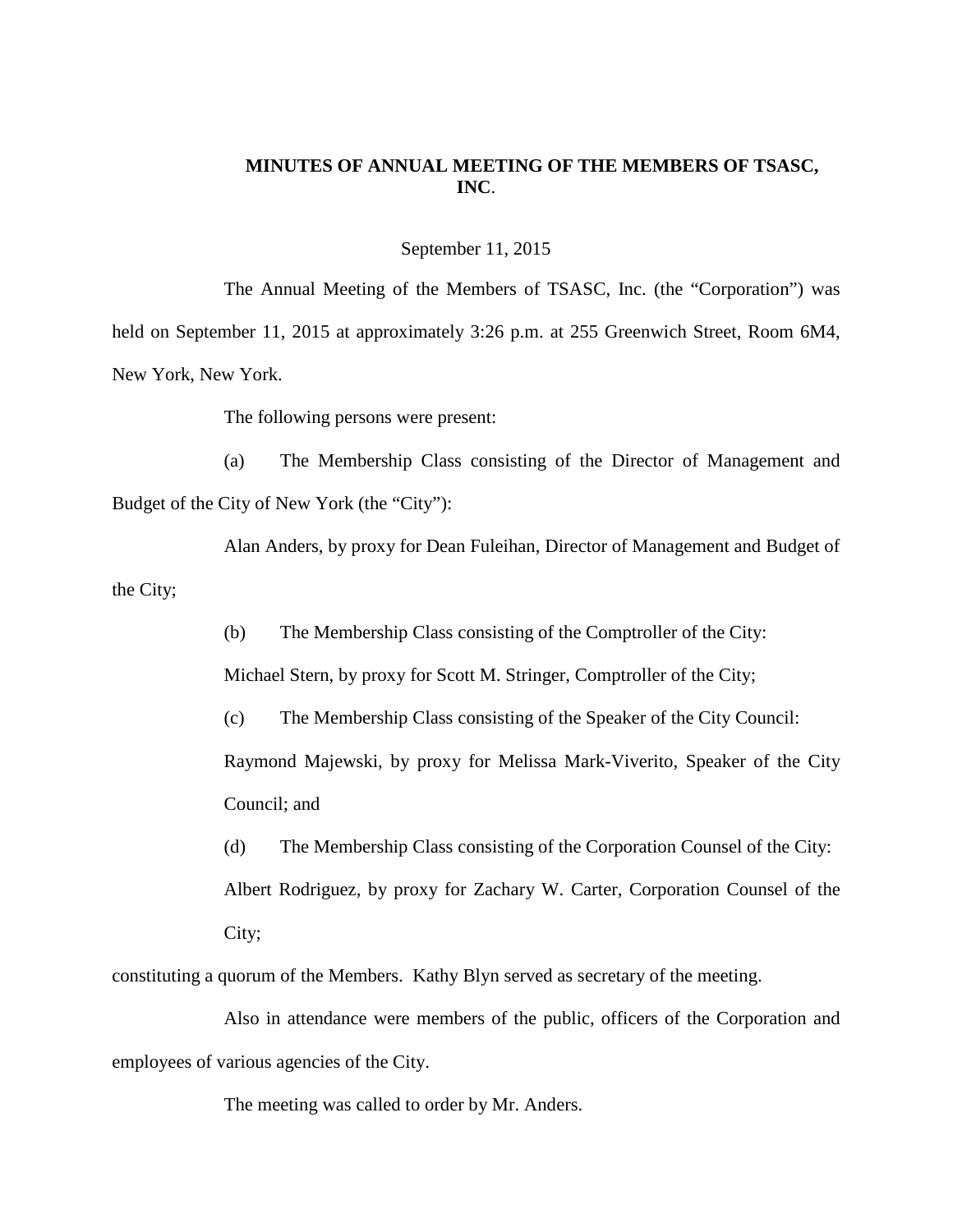## Approval of Minutes

The first item on the agenda was the approval by the Members of the minutes of the Annual Meeting of the Members held on September 2, 2014. A motion was made and seconded to consider the resolution set forth below with respect to such minutes. There was no discussion and, there being no objections, the resolution was adopted:

**WHEREAS**, the Members of TSASC, Inc. have reviewed the minutes of their previous meeting held on September 2, 2014; it is therefore

**RESOLVED**, that the minutes of the meeting of the Members held on September 2, 2014 be, and they hereby are, adopted.

## Receipt and Acceptance of Annual Report to Members

The second and final item on the agenda was the receipt and acceptance of the Annual Report of the Board of Directors to the Members presented in accordance with Section 519 of the New York Not-for-Profit Corporation Law, a copy of which was in the material provided to the Members. A motion was made and seconded to consider the resolution set forth below with respect to the Annual Report. There was no discussion and, there being no objections, the resolution was approved.

**WHEREAS**, Section 519 of the New York Not-For-Profit Corporation Law (the "NPCL") requires that the Board of Directors of not-for-profit corporations present an annual report relating to the financial conditions of such corporations to the members of such corporations at their annual meeting; and

**WHEREAS**, the Corporation has prepared an annual report in compliance with Section 519 of the NPCL (the "Annual Report"); it is therefore

**RESOLVED**, that the members of the Corporation do hereby receive and review the Annual Report; and it is